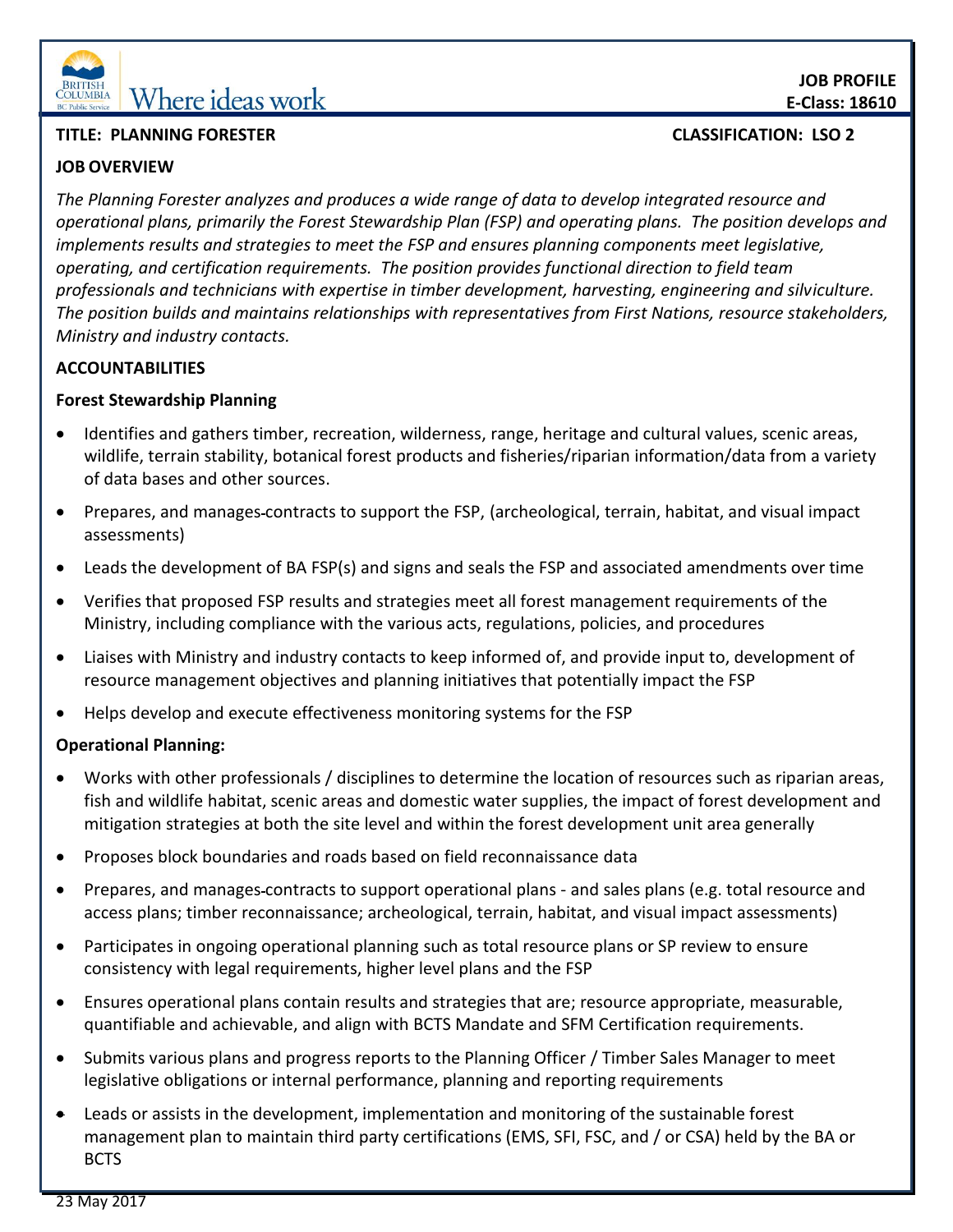- Applies forest modeling programs and / or other tools to determine if forest management activities will deliver the BA apportionment over the 5 year business cycle
- Participates in the Timber Supply Review (TSR) process for BA Timber Supply Areas.
- Prepares and analyzes data for input into higher level plans.

# **First Nation and Stakeholder Information Sharing and Consultation**

- Maintains ongoing communication and negotiations with local stakeholders and the general public with regard to BCTS operational plans.
- Ensures consultation within the BA is within defined legal obligations.
- Completes, and validates Strength of Claim assessments for potential Aboriginal Rights and Title.
- Coordinates and acts as a TSO representative during public review and comment, First Nations consultation and referral processes.
- Facilitates and/or participates in consultation engagement to request information about interests and/or concerns.
- Recommends accommodation options to reconcile provincial objectives with First Nations' interests and informs First Nations of proposed decisions.
- Supports consultation processes by drafting and reviewing consultation letters, and preparing consultation summaries.
- Documents consultation processes in a legally defensible manner using provincial consultation databases to demonstrate that First Nations engagement, consultation and/or accommodation occurred.
- Advises BCTS operational staff on consultation requirements.

## **Other:**

- Enters, updates and maintains FSP, license, and block specific data in BCTS and FLNRO systems as required.
- Maintains records and data as required for BCTS certification schemes and for purposes of demonstrating due diligence.
- Responds to requests for additional information or analysis of specific problems and prepares follow up letters.
- Supports the Timber Sales Manager by conducting risk based analyses and providing strategic advice on complex and potentially controversial operational issues as they relate to program objectives and assets.
- Prepares Information Notes, Early Warning Notes, Briefing Notes and MRL's, working in close association with assigned government communications personnel to develop media responses.
- Supports Planning Officer and others during audits or reviews that fall within the scope of this position's responsibility.
- Interprets acts and regulations and ensures compliance with ministry and government policies, procedures and standards and provides direction to field staff and management on these matters.
- Signs and seals various documents requiring the signature of a Professional Forester.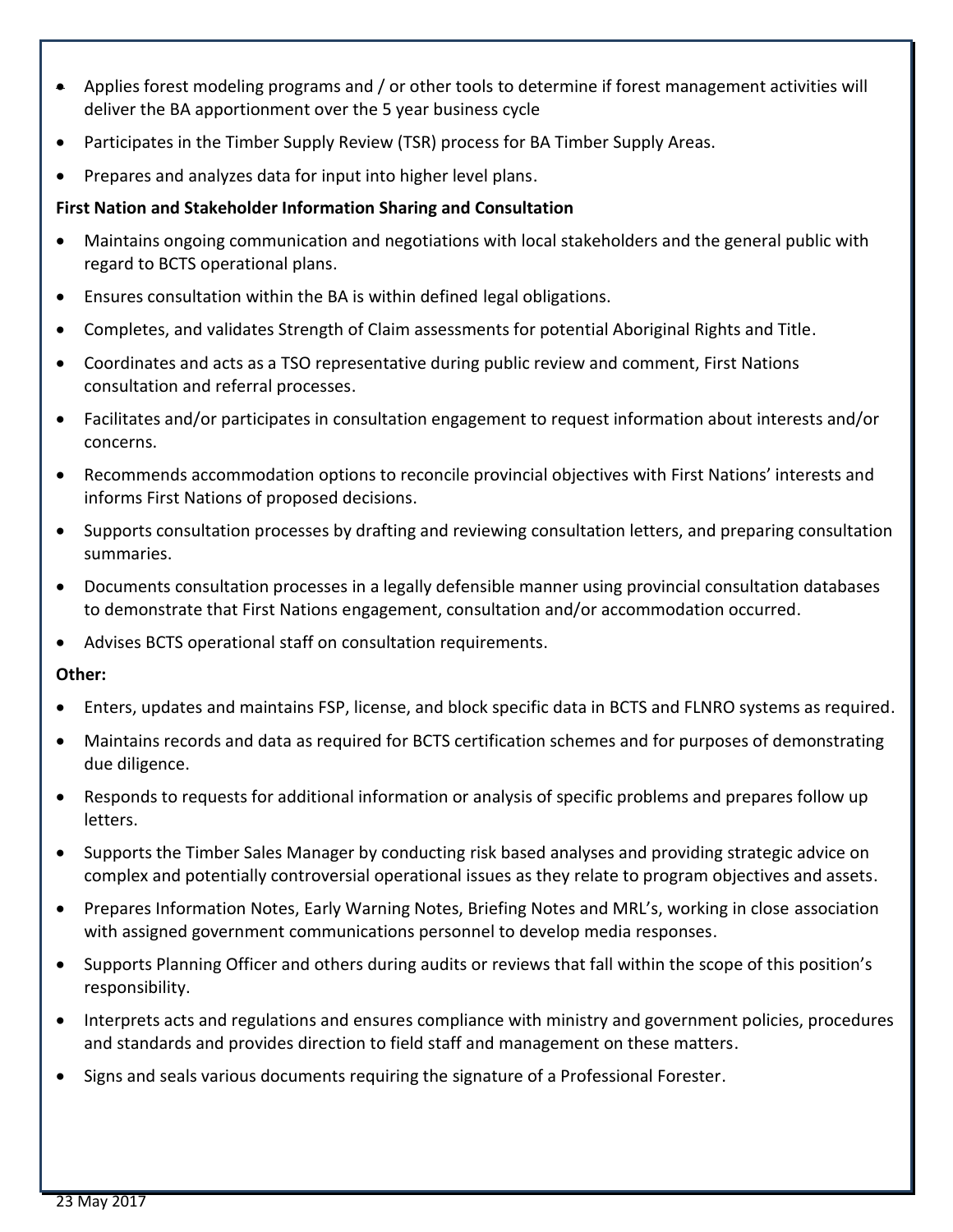#### **JOB REQUIREMENTS**

- A Registered Professional Forester (RPF), or be eligible for registration as an RPF with the Association of BC Forest Professionals (ABCFP) and two years (gained within the last five years) of experience in operational forestry such as forest tenures, cut-block and road development, engineering, silviculture, harvest operations or compliance and enforcement.
- Must possess at minimum a valid Class 5 B.C. Driver's License that does not limit or restrict the ability to conduct the duties of the job.

#### **PROVISOS**

- Must be willing and able to withstand the rigors of fieldwork.
- Must be willing to work in adverse weather conditions.
- Must be willing and able to travel to meet job requirements.
- Must be willing and able to travel in fixed and or rotary winged aircraft and or watercraft.

#### **PREFERENCE STATEMENT**

Directly related planning and integrated resource management experience

#### **KNOWLEDGE, SKILLS AND ABILITIES**

- Basic knowledge of the structures and mandates of the Ministry of Forests, Lands and Natural Resource Operations and BC Timber Sales
- Basic knowledge of current First Nations case law and provincial First Nations negotiations and reconciliation.
- Knowledge of related legislation and regulations and the ability to interpret and apply legislation, policy and procedures.
- Knowledge of integrated resource management and planning processes.
- Knowledge of cost and benefit analysis and financial management and control.
- Knowledge of contract and project administration.
- Knowledge of safety procedures and practices as they relate to forestry activities.
- Knowledge in one or more of the following forestry fields: planning, timber development, appraisals, or silviculture.
- Knowledge of timber supply review, timber supply analysis modeling, yield prediction, harvest flow and forecasting.
- Ability to plan, organize, administer and monitor multiple projects and contracts simultaneously.
- Ability to identify, analyze and develop innovative solutions for operational and technical problems
- Ability to develop, monitor and evaluate results of operational processes
- Ability to conduct and analyse data for technical reviews and inspections.
- Ability to assess situations quickly and take appropriate and safe action.
- Ability to observe, report and maintain accurate records
- Ability to communicate clearly and effectively both verbally, in writing (respond to public inquiries, drafting professional reports and briefing materials), and or as a public presentation.